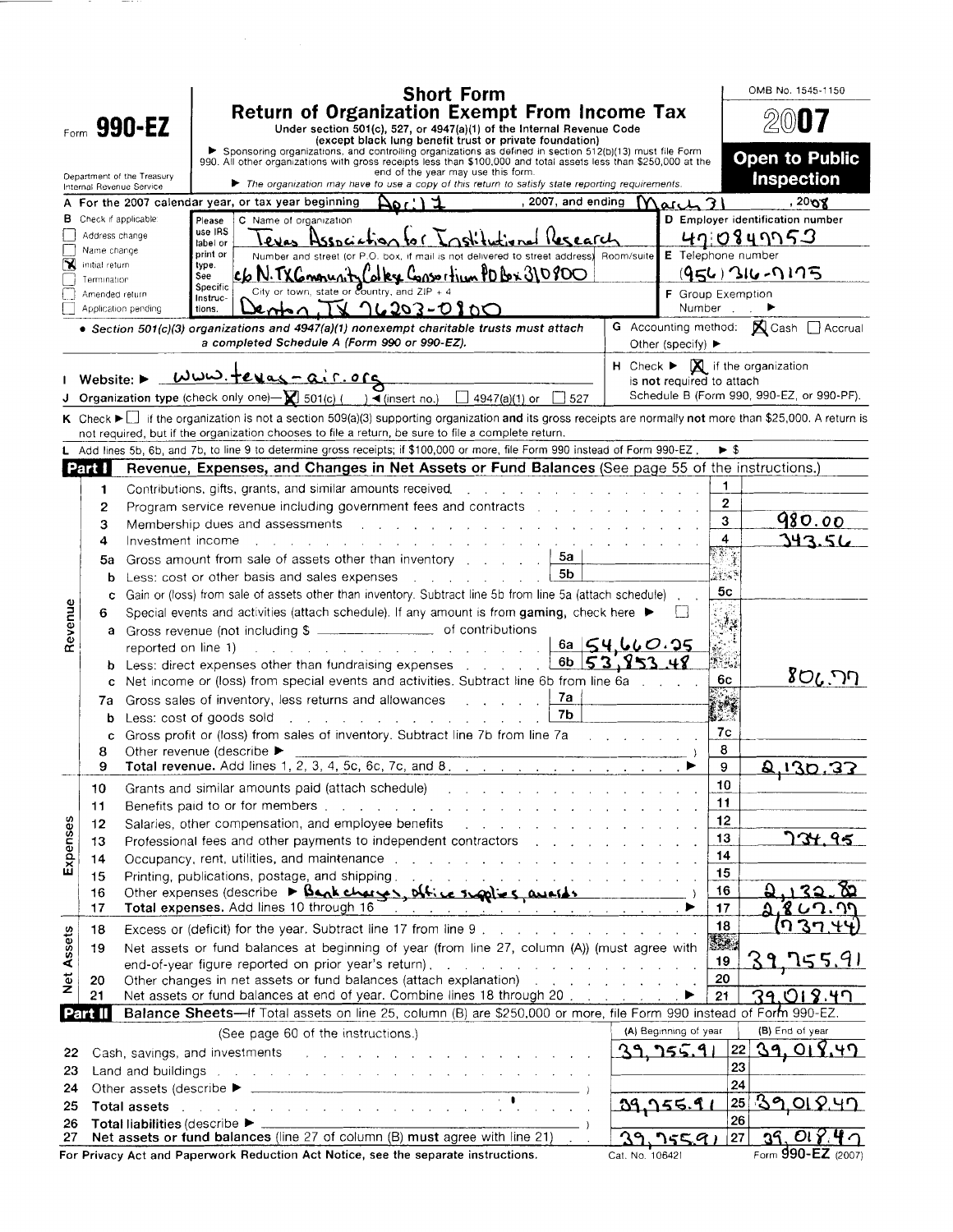|          | Form 990-EZ (2007)                                                                                                                                                                                                                                                                                                                                              |               |                                                                                                                                                                                                                                |                                                                                                                 |                                                  |     | Page 2                                             |  |
|----------|-----------------------------------------------------------------------------------------------------------------------------------------------------------------------------------------------------------------------------------------------------------------------------------------------------------------------------------------------------------------|---------------|--------------------------------------------------------------------------------------------------------------------------------------------------------------------------------------------------------------------------------|-----------------------------------------------------------------------------------------------------------------|--------------------------------------------------|-----|----------------------------------------------------|--|
| Part III |                                                                                                                                                                                                                                                                                                                                                                 |               | Statement of Program Service Accomplishments (See page 60 of the instructions.)                                                                                                                                                |                                                                                                                 |                                                  |     | <b>Expenses</b>                                    |  |
|          | What is the organization's primary exempt purpose? $R$ of $\epsilon s$ in $R$ we degree in hit $\epsilon s$ in the $\epsilon$                                                                                                                                                                                                                                   |               |                                                                                                                                                                                                                                |                                                                                                                 |                                                  |     | (Required for $501(c)(3)$<br>and (4) organizations |  |
|          | Describe what was achieved in carrying out the organization's exempt purposes. In a clear and concise manner,                                                                                                                                                                                                                                                   |               |                                                                                                                                                                                                                                |                                                                                                                 |                                                  |     | and $4947(a)(1)$ trusts;                           |  |
|          | describe the services provided, the number of persons benefited, or other relevant information for each program title.                                                                                                                                                                                                                                          |               |                                                                                                                                                                                                                                |                                                                                                                 |                                                  |     | optional for others.)                              |  |
|          | 28 TAIR HANNE                                                                                                                                                                                                                                                                                                                                                   |               | Conference - Professional development and return k                                                                                                                                                                             |                                                                                                                 |                                                  |     |                                                    |  |
|          | Function serving over 200 members over 3 days.                                                                                                                                                                                                                                                                                                                  |               |                                                                                                                                                                                                                                |                                                                                                                 |                                                  |     |                                                    |  |
|          |                                                                                                                                                                                                                                                                                                                                                                 |               |                                                                                                                                                                                                                                |                                                                                                                 | IJ                                               |     |                                                    |  |
|          | (Grants \$                                                                                                                                                                                                                                                                                                                                                      | evel op moon! | If this amount includes foreign grants, check here<br><u>Lekshop -</u>                                                                                                                                                         | incom designed to                                                                                               |                                                  | 28a | <u>52,178.92</u>                                   |  |
| د. 29    |                                                                                                                                                                                                                                                                                                                                                                 |               |                                                                                                                                                                                                                                |                                                                                                                 |                                                  |     |                                                    |  |
|          | brion, member up be date on<br>$SellV$ $R$ $60$ members                                                                                                                                                                                                                                                                                                         |               |                                                                                                                                                                                                                                | credizines.                                                                                                     |                                                  |     |                                                    |  |
|          | (Grants $\$$ $\triangle$                                                                                                                                                                                                                                                                                                                                        |               | If this amount includes foreign grants, check here                                                                                                                                                                             |                                                                                                                 |                                                  | 29a |                                                    |  |
| 30.      |                                                                                                                                                                                                                                                                                                                                                                 |               |                                                                                                                                                                                                                                |                                                                                                                 |                                                  |     |                                                    |  |
|          |                                                                                                                                                                                                                                                                                                                                                                 |               |                                                                                                                                                                                                                                |                                                                                                                 |                                                  |     |                                                    |  |
|          |                                                                                                                                                                                                                                                                                                                                                                 |               |                                                                                                                                                                                                                                |                                                                                                                 |                                                  |     |                                                    |  |
|          | $(Grants$ \$                                                                                                                                                                                                                                                                                                                                                    |               | If this amount includes foreign grants, check here                                                                                                                                                                             |                                                                                                                 |                                                  | 30a |                                                    |  |
|          | 31 Other program services (attach schedule)                                                                                                                                                                                                                                                                                                                     |               | and the company of the company of the company of the company of the company of the company of the company of the company of the company of the company of the company of the company of the company of the company of the comp |                                                                                                                 |                                                  |     |                                                    |  |
|          | (Grants \$                                                                                                                                                                                                                                                                                                                                                      |               | ) If this amount includes foreign grants, check here contact the contact of the state of the state of the state of the state of the state of the state of the state of the state of the state of the state of the state of the |                                                                                                                 |                                                  | 31a |                                                    |  |
|          | 32 Total program service expenses. Add lines 28a through 31a                                                                                                                                                                                                                                                                                                    |               |                                                                                                                                                                                                                                | and a strategic control of the                                                                                  |                                                  |     | 32 53,853                                          |  |
| Part IV  |                                                                                                                                                                                                                                                                                                                                                                 |               | List of Officers, Directors, Trustees, and Key Employees (List each one even if not compensated. See page 61 of the instructions.)                                                                                             |                                                                                                                 |                                                  |     |                                                    |  |
|          | (A) Name and address                                                                                                                                                                                                                                                                                                                                            |               | (B) Title and average<br>hours per week                                                                                                                                                                                        | (C) Compensation<br>(If not paid,                                                                               | (D) Contributions to<br>employee benefit plans & |     | (E) Expense                                        |  |
|          |                                                                                                                                                                                                                                                                                                                                                                 |               | devoted to position                                                                                                                                                                                                            | enter $-0$ -)                                                                                                   | deferred compensation                            |     | account and<br>other allowances                    |  |
|          | $\sum_{\ell}$                                                                                                                                                                                                                                                                                                                                                   |               |                                                                                                                                                                                                                                |                                                                                                                 |                                                  |     |                                                    |  |
|          |                                                                                                                                                                                                                                                                                                                                                                 |               |                                                                                                                                                                                                                                |                                                                                                                 |                                                  |     |                                                    |  |
|          |                                                                                                                                                                                                                                                                                                                                                                 |               |                                                                                                                                                                                                                                |                                                                                                                 |                                                  |     |                                                    |  |
|          |                                                                                                                                                                                                                                                                                                                                                                 |               |                                                                                                                                                                                                                                |                                                                                                                 |                                                  |     |                                                    |  |
|          |                                                                                                                                                                                                                                                                                                                                                                 |               |                                                                                                                                                                                                                                |                                                                                                                 |                                                  |     |                                                    |  |
|          |                                                                                                                                                                                                                                                                                                                                                                 |               |                                                                                                                                                                                                                                |                                                                                                                 |                                                  |     |                                                    |  |
|          |                                                                                                                                                                                                                                                                                                                                                                 |               |                                                                                                                                                                                                                                |                                                                                                                 |                                                  |     |                                                    |  |
|          |                                                                                                                                                                                                                                                                                                                                                                 |               |                                                                                                                                                                                                                                |                                                                                                                 |                                                  |     |                                                    |  |
| Part V   |                                                                                                                                                                                                                                                                                                                                                                 |               | Other Information (Note the statement requirement in General Instruction V.)                                                                                                                                                   |                                                                                                                 |                                                  |     | Yes No                                             |  |
| 33       | Did the organization make a change in its activities or methods of conducting activities? If "Yes," attach a                                                                                                                                                                                                                                                    |               |                                                                                                                                                                                                                                |                                                                                                                 |                                                  |     |                                                    |  |
|          | detailed statement of each change                                                                                                                                                                                                                                                                                                                               |               |                                                                                                                                                                                                                                |                                                                                                                 |                                                  |     | 33                                                 |  |
| 34       | Were any changes made to the organizing or governing documents but not reported to the IRS? If "Yes,"                                                                                                                                                                                                                                                           |               |                                                                                                                                                                                                                                |                                                                                                                 |                                                  |     |                                                    |  |
|          | attach a conformed copy of the changes                                                                                                                                                                                                                                                                                                                          |               | the contract of the contract of the                                                                                                                                                                                            | and the state of the state of the state of the state of the state of the state of the state of the state of the |                                                  |     | 34                                                 |  |
| 35.      | If the organization had income from business activities, such as those reported on lines 2, 6, and 7 (among others), but not                                                                                                                                                                                                                                    |               |                                                                                                                                                                                                                                |                                                                                                                 |                                                  |     |                                                    |  |
|          | reported on Form 990-T, attach a statement explaining your reason for not reporting the income on Form 990-T.                                                                                                                                                                                                                                                   |               |                                                                                                                                                                                                                                |                                                                                                                 |                                                  |     |                                                    |  |
|          | a Did the organization have unrelated business gross income of \$1,000 or more or 6033(e) notice, reporting, and                                                                                                                                                                                                                                                |               |                                                                                                                                                                                                                                |                                                                                                                 |                                                  |     |                                                    |  |
|          | proxy tax requirements?                                                                                                                                                                                                                                                                                                                                         |               | a construction of the construction of the construction of the construction of the construction of the construction of the construction of the construction of the construction of the construction of the construction of the  |                                                                                                                 |                                                  |     | <b>35a</b><br>35b                                  |  |
|          | <b>b</b> If "Yes," has it filed a tax return on Form 990-T for this year?                                                                                                                                                                                                                                                                                       |               |                                                                                                                                                                                                                                | the contract of the contract of the contract of the contract of the contract of                                 |                                                  |     |                                                    |  |
| 36       | Was there a liquidation, dissolution, termination, or substantial contraction during the year? If "Yes," attach a                                                                                                                                                                                                                                               |               |                                                                                                                                                                                                                                |                                                                                                                 |                                                  |     | 36                                                 |  |
|          | statement. The contract of the contract of the contract of the contract of the contract of the contract of the contract of the contract of the contract of the contract of the contract of the contract of the contract of the<br>37a Enter amount of political expenditures, direct or indirect, as described in the instructions. $\blacktriangleright$ [37a] |               |                                                                                                                                                                                                                                |                                                                                                                 |                                                  |     |                                                    |  |
|          | b Did the organization file Form 1120-POL for this year? The substitution of the contract of the contract of the                                                                                                                                                                                                                                                |               |                                                                                                                                                                                                                                |                                                                                                                 |                                                  |     | 37b                                                |  |
|          |                                                                                                                                                                                                                                                                                                                                                                 |               |                                                                                                                                                                                                                                |                                                                                                                 |                                                  |     | 动成色                                                |  |
|          | 38a Did the organization borrow from, or make any loans to, any officer, director, trustee, or key employee or were<br>any such loans made in a prior year and still unpaid at the start of the period covered by this return?.                                                                                                                                 |               |                                                                                                                                                                                                                                |                                                                                                                 |                                                  |     | 38а                                                |  |
|          |                                                                                                                                                                                                                                                                                                                                                                 |               |                                                                                                                                                                                                                                |                                                                                                                 |                                                  |     |                                                    |  |
|          | b If "Yes," attach the schedule specified in the line 38 instructions and enter the amount<br>involved                                                                                                                                                                                                                                                          |               |                                                                                                                                                                                                                                | 38b                                                                                                             |                                                  |     |                                                    |  |
|          | 501(c)(7) organizations. Enter:                                                                                                                                                                                                                                                                                                                                 |               | المواطن والمواطن والمواطن والمواطن والمواطن والمواطن والمواطن والمواطن والمواطن والمواطن                                                                                                                                       | ÷.                                                                                                              |                                                  |     |                                                    |  |
| 39       | a Initiation fees and capital contributions included on line 9                                                                                                                                                                                                                                                                                                  |               |                                                                                                                                                                                                                                | 39a                                                                                                             |                                                  |     |                                                    |  |
|          | <b>b</b> Gross receipts, included on line 9, for public use of club facilities containing the containing of the containing of the containing of the containing of the containing of the containing of the containing of the contain                                                                                                                             |               |                                                                                                                                                                                                                                | 39 <sub>b</sub>                                                                                                 |                                                  |     |                                                    |  |
|          |                                                                                                                                                                                                                                                                                                                                                                 |               |                                                                                                                                                                                                                                |                                                                                                                 |                                                  |     |                                                    |  |

Form 990-EZ (2007)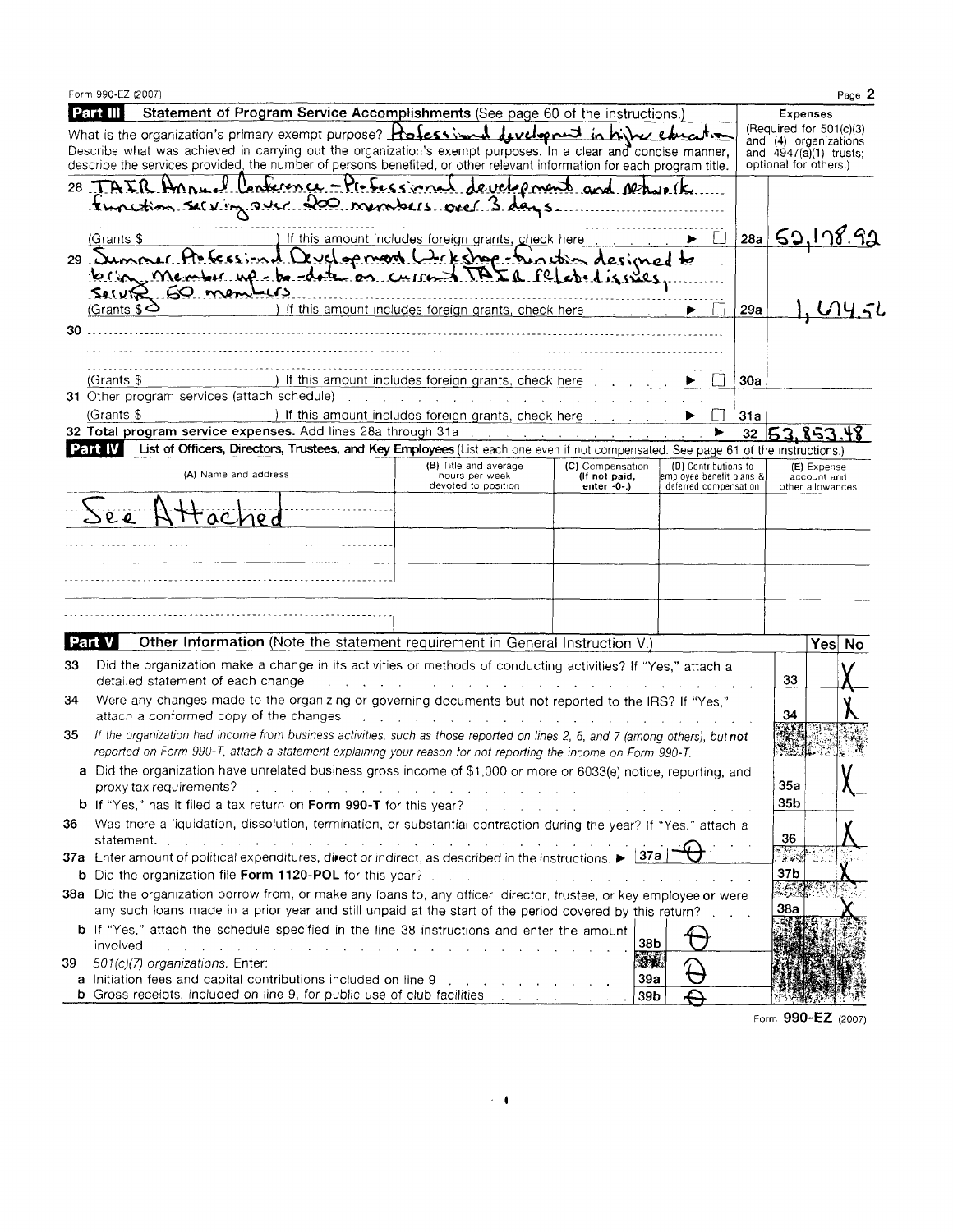Form 990-EZ (2007)  $Page$  3

| Part V                                                                                                                                                                                                                                                                                                                                                                                                                                                                                                                |                                                                                                                                                                                                                                                                                                                         | <b>Other Information</b> (Note the statement requirement in General Instruction V.) (Continued)                                                                                                                                                                                                                                                                                          |           |                     |               |                                          |                                           |  |  |
|-----------------------------------------------------------------------------------------------------------------------------------------------------------------------------------------------------------------------------------------------------------------------------------------------------------------------------------------------------------------------------------------------------------------------------------------------------------------------------------------------------------------------|-------------------------------------------------------------------------------------------------------------------------------------------------------------------------------------------------------------------------------------------------------------------------------------------------------------------------|------------------------------------------------------------------------------------------------------------------------------------------------------------------------------------------------------------------------------------------------------------------------------------------------------------------------------------------------------------------------------------------|-----------|---------------------|---------------|------------------------------------------|-------------------------------------------|--|--|
|                                                                                                                                                                                                                                                                                                                                                                                                                                                                                                                       |                                                                                                                                                                                                                                                                                                                         | 40a 501(c)(3) organizations. Enter amount of tax imposed on the organization during the year under:<br>section 4911 $\triangleright$ $\rightarrow$ $\rightarrow$ $\rightarrow$ section 4912 $\triangleright$ $\rightarrow$ $\rightarrow$ section 4955 $\triangleright$ $\rightarrow$                                                                                                     |           |                     |               |                                          |                                           |  |  |
|                                                                                                                                                                                                                                                                                                                                                                                                                                                                                                                       |                                                                                                                                                                                                                                                                                                                         | $b$ 501(c)(3) and (4) organizations. Did the organization engage in any section 4958 excess benefit transaction during the<br>year or did it become aware of an excess benefit transaction from a prior year? If "Yes," attach an explanation                                                                                                                                            |           |                     |               |                                          | Yes No<br>40 <sub>b</sub>                 |  |  |
|                                                                                                                                                                                                                                                                                                                                                                                                                                                                                                                       | c Enter amount of tax imposed on organization managers or disqualified persons during<br>the year under sections 4912, 4955, and 4958 [11] [12] Allen Lange Lange and Agent Agent Agent Agent Agent Agent Agent Agent Agent Agent Agent Agent Agent Agent Agent Agent Agent Agent Agent Agent Agent Agent Agent Agent A |                                                                                                                                                                                                                                                                                                                                                                                          |           |                     |               |                                          |                                           |  |  |
|                                                                                                                                                                                                                                                                                                                                                                                                                                                                                                                       |                                                                                                                                                                                                                                                                                                                         | d Enter amount of tax on line 40c reimbursed by the organization [betall contact state state state state state state state state state state state state state state state state state state state state state state state st                                                                                                                                                            |           |                     |               |                                          |                                           |  |  |
|                                                                                                                                                                                                                                                                                                                                                                                                                                                                                                                       | e All organizations. At any time during the tax year, was the organization a party to a prohibited tax shelter<br>40e<br>transaction?<br>and the contract of the contract of the contract of the contract of the contract of the contract of the contract of                                                            |                                                                                                                                                                                                                                                                                                                                                                                          |           |                     |               |                                          |                                           |  |  |
| 41                                                                                                                                                                                                                                                                                                                                                                                                                                                                                                                    |                                                                                                                                                                                                                                                                                                                         |                                                                                                                                                                                                                                                                                                                                                                                          |           |                     |               |                                          |                                           |  |  |
|                                                                                                                                                                                                                                                                                                                                                                                                                                                                                                                       |                                                                                                                                                                                                                                                                                                                         |                                                                                                                                                                                                                                                                                                                                                                                          |           |                     |               |                                          |                                           |  |  |
|                                                                                                                                                                                                                                                                                                                                                                                                                                                                                                                       |                                                                                                                                                                                                                                                                                                                         | Located at $\blacktriangleright$                                                                                                                                                                                                                                                                                                                                                         |           |                     |               |                                          | $ZIP + 4$                                 |  |  |
| <b>b</b> At any time during the calendar year, did the organization have an interest in or a signature or other authority<br>Yes No<br>over a financial account in a foreign country (such as a bank account, securities account, or other financial<br>42 <sub>b</sub><br>account)?<br>and a construction of the construction of the construction of the construction of the construction of the construction of the construction of the construction of the construction of the construction of the construction of |                                                                                                                                                                                                                                                                                                                         |                                                                                                                                                                                                                                                                                                                                                                                          |           |                     |               |                                          |                                           |  |  |
|                                                                                                                                                                                                                                                                                                                                                                                                                                                                                                                       |                                                                                                                                                                                                                                                                                                                         | If "Yes," enter the name of the foreign country: ▶                                                                                                                                                                                                                                                                                                                                       |           |                     |               |                                          |                                           |  |  |
|                                                                                                                                                                                                                                                                                                                                                                                                                                                                                                                       |                                                                                                                                                                                                                                                                                                                         | $2869 +$<br>See the instructions for exceptions and filing requirements for Form TD F 90-22.1.<br>42 <sub>c</sub><br>c At any time during the calendar year, did the organization maintain an office outside of the $U.S.$ ?                                                                                                                                                             |           |                     |               |                                          |                                           |  |  |
|                                                                                                                                                                                                                                                                                                                                                                                                                                                                                                                       |                                                                                                                                                                                                                                                                                                                         |                                                                                                                                                                                                                                                                                                                                                                                          |           |                     |               |                                          |                                           |  |  |
|                                                                                                                                                                                                                                                                                                                                                                                                                                                                                                                       |                                                                                                                                                                                                                                                                                                                         | If "Yes." enter the name of the foreign country: $\blacktriangleright$<br>Section 4947(a)(1) nonexempt charitable trusts filing Form 990-EZ in lieu of Form 1041-Check here                                                                                                                                                                                                              |           |                     |               |                                          |                                           |  |  |
| 43                                                                                                                                                                                                                                                                                                                                                                                                                                                                                                                    |                                                                                                                                                                                                                                                                                                                         | and enter the amount of tax-exempt interest received or accrued during the tax year $\ldots$ ,                                                                                                                                                                                                                                                                                           |           |                     |               | <b>Contract Contract Contract</b><br>43. |                                           |  |  |
| Please<br>Sign<br>Here                                                                                                                                                                                                                                                                                                                                                                                                                                                                                                |                                                                                                                                                                                                                                                                                                                         | Under penalties of perjury, I declare that I have examined this return, including accompanying schedules and statements, and to the best of my knowledge<br>and belief is true, correct, and complete. Declaration of preparer (other than officer) is based on all information of which preparer has any knowledge.<br>Signature of officer<br>atherine<br>Type or print name and title | Treasurer |                     | Date          | 908                                      |                                           |  |  |
|                                                                                                                                                                                                                                                                                                                                                                                                                                                                                                                       |                                                                                                                                                                                                                                                                                                                         |                                                                                                                                                                                                                                                                                                                                                                                          | Date      | Check if            |               |                                          | Preparer's SSN or PTIN (See Gen. Inst. X) |  |  |
| Paid                                                                                                                                                                                                                                                                                                                                                                                                                                                                                                                  |                                                                                                                                                                                                                                                                                                                         | Preparer's<br>signature                                                                                                                                                                                                                                                                                                                                                                  |           | self-<br>employed ▶ |               |                                          |                                           |  |  |
| Use Only                                                                                                                                                                                                                                                                                                                                                                                                                                                                                                              | Preparer's                                                                                                                                                                                                                                                                                                              | Firm's name (or yours )<br>if self-employed),                                                                                                                                                                                                                                                                                                                                            |           |                     | EIN           |                                          |                                           |  |  |
|                                                                                                                                                                                                                                                                                                                                                                                                                                                                                                                       |                                                                                                                                                                                                                                                                                                                         | address, and ZIP + 4                                                                                                                                                                                                                                                                                                                                                                     |           |                     | Phone no. ▶ ( |                                          |                                           |  |  |
|                                                                                                                                                                                                                                                                                                                                                                                                                                                                                                                       |                                                                                                                                                                                                                                                                                                                         |                                                                                                                                                                                                                                                                                                                                                                                          |           |                     |               |                                          | Form 990-EZ (2007)                        |  |  |

 $\sim 1$ 

 $\langle \bullet \rangle$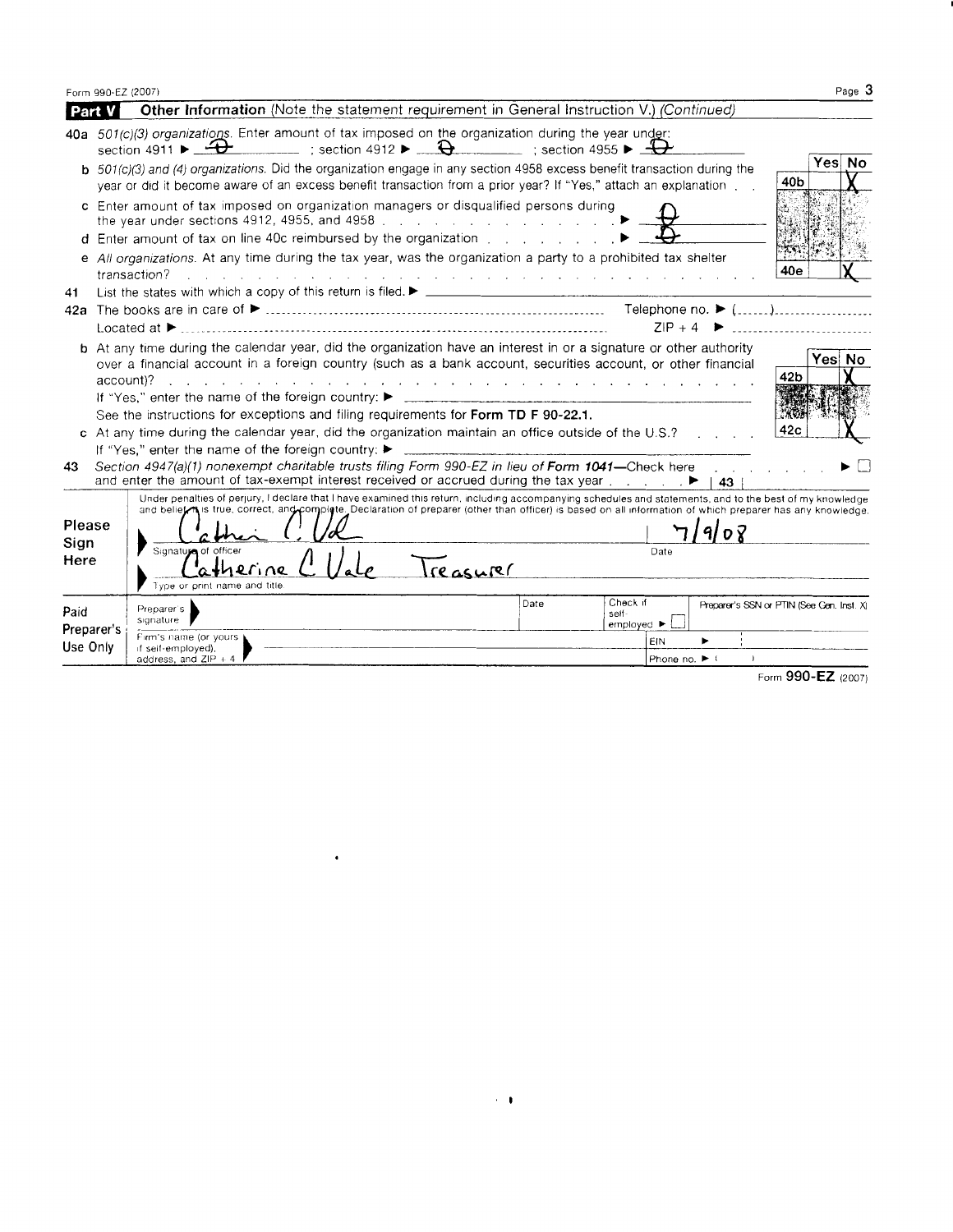

#### **OFFICERS**

President Joseph Meyer Texas State University-San Marcos Institutional Research Office (512) 245-2386 Fax: (512) 245-8446 joe.mcyer@txstate.edu

Vice President / President Elect Allen Clark University of North Texas Institutional Research Office: (940) 565-3490 Fax: (940) 565-2774 aclark @unt.edu

Secretary Trish Norman University of Texas System Institutional Studies and Policy Analysis Office: (512) 499-4435 Fax: (512) 332-3734 tnorman@utsystem.edu

Treasurer **Cathy Vale** University of Texas-Pan American Institutional Research and Effectiveness Office. (956) 316-7175 Fax: (956) 381-2437 cyale a utpa.edu

Past President Ruben B. Garcia Texas Workforce Commission Labor Market and Career Information Office: (512) 491-4965 Fax. (512) 491-4967 ruben garcia@edr state tx.us

Member-at-Large for Technology Brian Cordeau University of Texas at San Antonio Institutional Research Office (210) 458-4705 Fax: (210) 458-4708 brian cordeau@utsa.edu

 $\cdot$ 

 $\epsilon=0$ 

Member-at-Large for Professional Development Paul Illich McLennan Community College Vice President, Research, Planning and Information Technology Office: (254) 299-8636 Fax: (254) 299-8654 pillich@mclennan.edu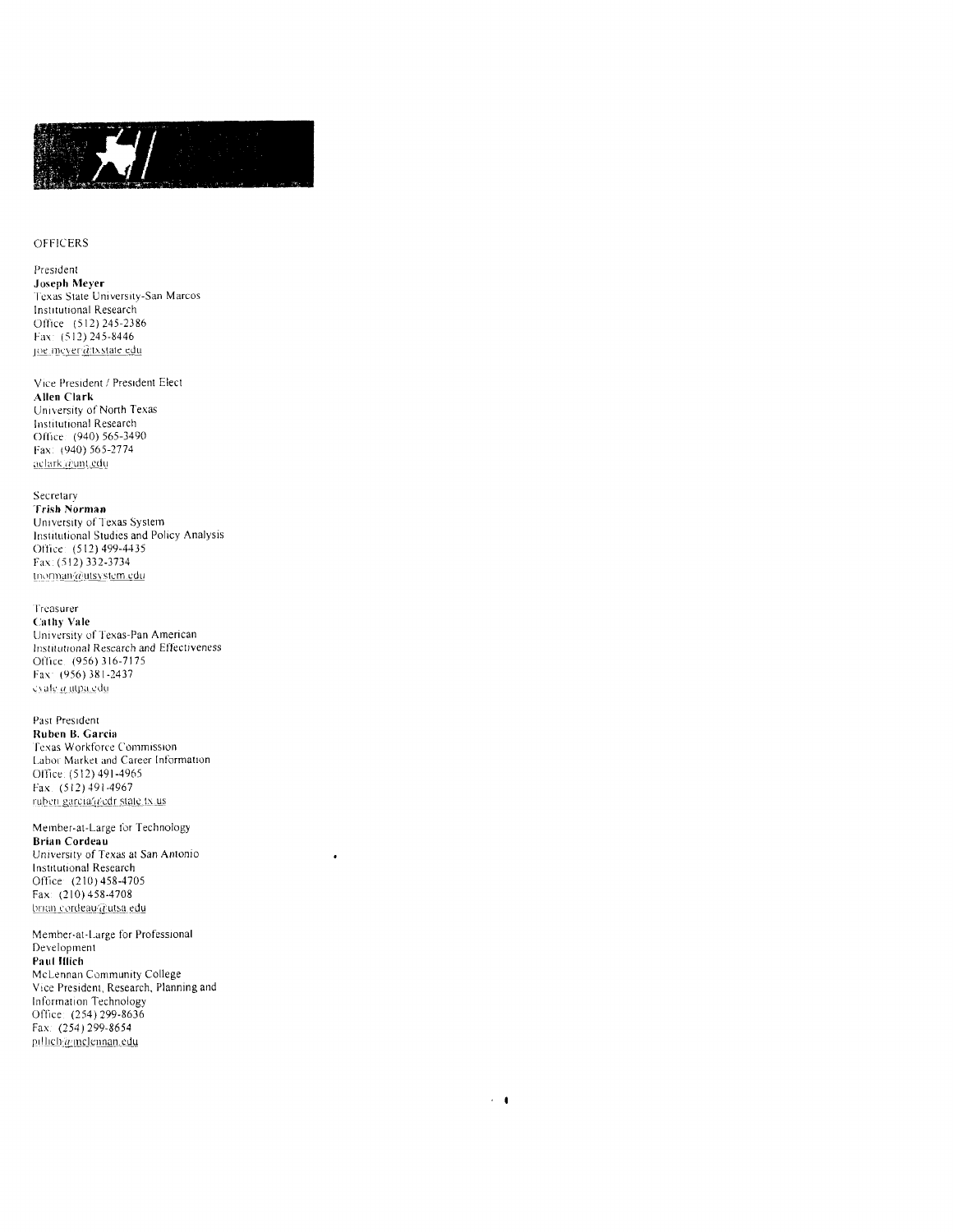# **SCHEDULE A**

(Form 990 or 990-EZ)

Name of the organization

Organization Exempt Under Section 501(c)(3)<br>(Except Private Foundation) and Section 501(e), 501(f), 501(k), 501(n),<br>or 4947(a)(1) Nonexempt Charitable Trust

### Supplementary Information-Gee separate instructions.)

OMB No. 1545-0047

2007

Department of the Treasury<br>Internal Revenue Service > MUST be completed by the above organizations and attached to their Form 990 or 990-EZ

Employer identification number

| Compensation of the Five Highest Paid Employees Other Than Officers, Directors, and Trustees<br>(See page 1 of the instructions. List each one. If there are none, enter "None.")                                                                                                      |                                                             |                  |                                                                           |                                                |
|----------------------------------------------------------------------------------------------------------------------------------------------------------------------------------------------------------------------------------------------------------------------------------------|-------------------------------------------------------------|------------------|---------------------------------------------------------------------------|------------------------------------------------|
| (a) Name and address of each employee paid more<br>than \$50,000                                                                                                                                                                                                                       | (b) Title and average hours<br>per week devoted to position | (c) Compensation | (d) Contributions to<br>employee benefit plans &<br>deferred compensation | (e) Expense<br>account and other<br>allowances |
| 970                                                                                                                                                                                                                                                                                    |                                                             |                  |                                                                           |                                                |
|                                                                                                                                                                                                                                                                                        |                                                             |                  |                                                                           |                                                |
|                                                                                                                                                                                                                                                                                        |                                                             |                  |                                                                           |                                                |
|                                                                                                                                                                                                                                                                                        |                                                             |                  |                                                                           |                                                |
|                                                                                                                                                                                                                                                                                        |                                                             |                  |                                                                           |                                                |
|                                                                                                                                                                                                                                                                                        |                                                             |                  |                                                                           |                                                |
| Total number of other employees paid over \$50,000.<br>▶<br>Part II-A Compensation of the Five Highest Paid Independent Contractors for Professional Services                                                                                                                          |                                                             |                  | PARA TELEVISIONE DE L'ANGUERITI DE L'ANGUERIT                             |                                                |
| (See page 2 of the instructions. List each one (whether individuals or firms). If there are none, enter "None.")                                                                                                                                                                       |                                                             |                  |                                                                           |                                                |
| (a) Name and address of each independent contractor paid more than \$50,000                                                                                                                                                                                                            |                                                             |                  | (b) Type of service                                                       | (c) Compensation                               |
| Total number of others receiving over \$50,000 for<br>professional services<br>$\mathbf{r}$ and $\mathbf{r}$ and $\mathbf{r}$ and $\mathbf{r}$                                                                                                                                         |                                                             |                  |                                                                           |                                                |
| <b>Part II-B</b> Compensation of the Five Highest Paid Independent Contractors for Other Services<br>(List each contractor who performed services other than professional services, whether individuals or<br>firms. If there are none, enter "None." See page 2 of the instructions.) |                                                             |                  |                                                                           |                                                |
| (a) Name and address of each independent contractor paid more than \$50,000                                                                                                                                                                                                            |                                                             |                  | (b) Type of service                                                       | (c) Compensation                               |
|                                                                                                                                                                                                                                                                                        |                                                             |                  |                                                                           |                                                |
|                                                                                                                                                                                                                                                                                        |                                                             |                  |                                                                           |                                                |
|                                                                                                                                                                                                                                                                                        |                                                             |                  |                                                                           |                                                |
|                                                                                                                                                                                                                                                                                        |                                                             |                  |                                                                           |                                                |
|                                                                                                                                                                                                                                                                                        |                                                             |                  |                                                                           |                                                |
| Total number of other contractors receiving over<br>\$50,000 for other services $\sqrt{2}$                                                                                                                                                                                             |                                                             |                  |                                                                           |                                                |
| For Paperwork Reduction Act Notice, see the Instructions for Form 990 and Form 990-EZ.                                                                                                                                                                                                 |                                                             | Cat. No. 11285F  |                                                                           | Schedule A (Form 990 or 990-EZ) 2007           |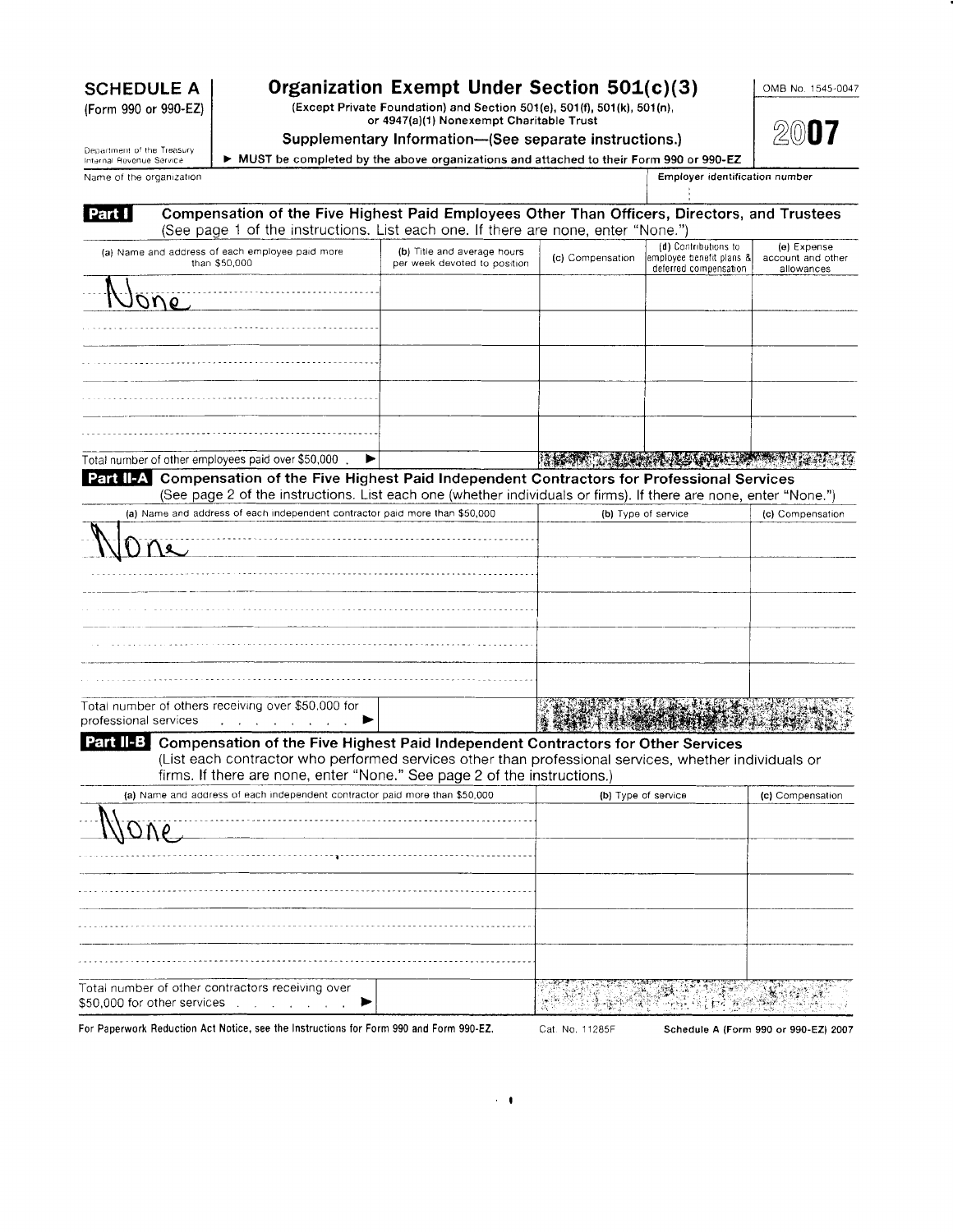|    | Statements About Activities (See page 2 of the instructions.)<br>Part III                                                                                                                                                                                                                                                                                                                                                                                                                                |                 | Yes | No |
|----|----------------------------------------------------------------------------------------------------------------------------------------------------------------------------------------------------------------------------------------------------------------------------------------------------------------------------------------------------------------------------------------------------------------------------------------------------------------------------------------------------------|-----------------|-----|----|
|    | During the year, has the organization attempted to influence national, state, or local legislation, including any<br>attempt to influence public opinion on a legislative matter or referendum? If "Yes," enter the total expenses paid<br>Part VI-A, or line i of Part VI-B.) $\ldots$ $\ldots$ $\ldots$ $\ldots$ $\ldots$                                                                                                                                                                              |                 |     |    |
|    | Organizations that made an election under section 501(h) by filing Form 5768 must complete Part VI-A. Other<br>organizations checking "Yes" must complete Part VI-B AND attach a statement giving a detailed description of<br>the lobbying activities.                                                                                                                                                                                                                                                  |                 |     |    |
| 2  | During the year, has the organization, either directly or indirectly, engaged in any of the following acts with any<br>substantial contributors, trustees, directors, officers, creators, key employees, or members of their families, or<br>with any taxable organization with which any such person is affiliated as an officer, director, trustee, majority<br>owner, or principal beneficiary? (If the answer to any question is "Yes," attach a detailed statement explaining the<br>transactions.) |                 |     |    |
|    | a Sale, exchange, or leasing of property?.                                                                                                                                                                                                                                                                                                                                                                                                                                                               | 2a              |     |    |
|    | <b>b</b> Lending of money or other extension of credit?                                                                                                                                                                                                                                                                                                                                                                                                                                                  | 2b              |     |    |
|    | c Furnishing of goods, services, or facilities?.<br>the contract of the contract of the contract of the contract of the contract of the contract of the contract of                                                                                                                                                                                                                                                                                                                                      | 2 <sub>c</sub>  |     |    |
|    | d Payment of compensation (or payment or reimbursement of expenses if more than \$1,000)? $\ldots$                                                                                                                                                                                                                                                                                                                                                                                                       | 2d              |     |    |
| е  | Transfer of any part of its income or assets?                                                                                                                                                                                                                                                                                                                                                                                                                                                            | 2e              |     |    |
| За | Did the organization make grants for scholarships, fellowships, student loans, etc.? (If "Yes," attach an explanation<br>of how the organization determines that recipients qualify to receive payments.) The contract of the contract of how the contract of how the contract of how the contract of how the contract of how the contract of how the c                                                                                                                                                  | 3a              |     |    |
|    | b Did the organization have a section 403(b) annuity plan for its employees?.<br>$\mathbf{r}$ and $\mathbf{r}$ and $\mathbf{r}$ and $\mathbf{r}$ and $\mathbf{r}$                                                                                                                                                                                                                                                                                                                                        | 3b              |     |    |
|    | c Did the organization receive or hold an easement for conservation purposes, including easements to preserve open<br>space, the environment, historic land areas or historic structures? If "Yes," attach a detailed statement [1, 1, 1],                                                                                                                                                                                                                                                               | 3 <sub>c</sub>  |     |    |
|    | d Did the organization provide credit counseling, debt management, credit repair, or debt negotiation services?                                                                                                                                                                                                                                                                                                                                                                                          | 3d              |     |    |
|    | 4a Did the organization maintain any donor advised funds? If "Yes," complete lines 4b through 4g. If "No," complete<br>lines 4f and 4g<br>and the company of the company of<br>the contract of the contract of the<br><b>b</b> Did the organization make any taxable distributions under section 4966?                                                                                                                                                                                                   | <u>4a</u><br>4b |     |    |
|    | c Did the organization make a distribution to a donor, donor advisor, or related person?                                                                                                                                                                                                                                                                                                                                                                                                                 | 4с              |     |    |
| d  | Enter the total number of donor advised funds owned at the end of the tax year.                                                                                                                                                                                                                                                                                                                                                                                                                          |                 |     |    |
| е  | Enter the aggregate value of assets held in all donor advised funds owned at the end of the tax year.                                                                                                                                                                                                                                                                                                                                                                                                    |                 |     |    |
| f. | Enter the total number of separate funds or accounts owned at the end of the tax year (excluding donor advised<br>funds included on line 4d) where donors have the right to provide advice on the distribution or investment of<br>amounts in such funds or accounts and a subset of the subset of the subset of the subset of the subset of the subset of the subset of the subset of the subset of the subset of the subset of the subset of the subset of the                                         |                 |     |    |
| g. | Enter the aggregate value of assets held in all funds or accounts included on line 4f at the end of the tax year ▶                                                                                                                                                                                                                                                                                                                                                                                       |                 |     |    |

Schedule A (Form 99O or 99O-EZ) 2OO7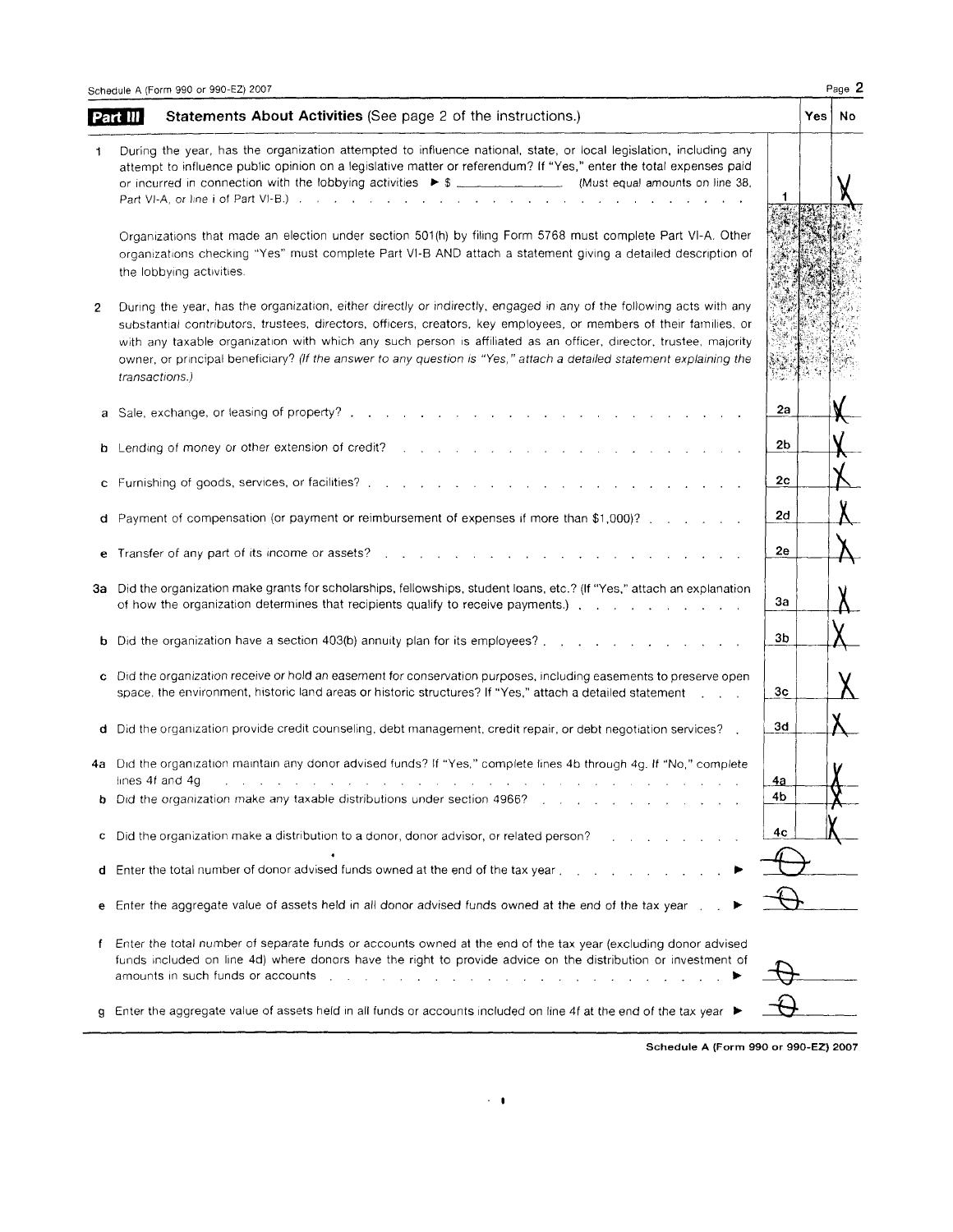I certify that the organization is not a private foundation because it is: (Please check only ONE applicable box.)

- $5$  | A church, convention of churches, or association of churches. Section 170(b)(1)(A)(i).
- $\Box$  A school. Section 170(b)(1)(A)(ii). (Also complete Part V.) 6
- $\Box$  A hospital or a cooperative hospital service organization. Section 170(b)(1)(A)(iii).  $\overline{7}$
- $\Box$  A federal, state, or local government or governmental unit. Section 170(b)(1)(A)(v). 8
- $\Box$  A medical research organization operated in conjunction with a hospital. Section 170(b)(1)(A)(iii). Enter the hospital's name, city, 9 and state )
- An organization operated for the benefit of a college or university owned or operated by a governmental unit. Section 170(b)(1)(A)(iv). (Also complete the Support Schedule in Part lV-A.) 10
- 11a  $\Box$  An organization that normally receives a substantial part of its support from a governmental unit or from the general public. Section 170(b)(1)(A)(vi). (Also complete the Support Schedule in Part IV-A.)
- 11b  $\Box$  A community trust. Section 170(b)(1)(A)(vi). (Also complete the **Support Schedule** in Part IV-A.)
- 12 An organization that normally receives: (1) more than 33%% of its support from contributions, membership fees, and gross receipts<br>from activities related to its charitable, etc., functions—subject to certain exceptions, an from activities related to its charitable, etc., functions-subject to certain exceptions, and (2) no more than 331/<sub>2</sub>% of its support from gross investment Income and unrelated business taxable income (less section 511 tax) from businesses acquired by the organization after June 30, 1975. See section 509(a)(2). (Also complete the Support Schedule in Part IV-A.)
- 13 [C] An organization that is not controlled by any disqualified persons (other than foundation managers) and otherwise meets the requirements of section 509(a)(3). Check the box that describes the type of supporting organization:

 $\Box$  Type I  $\Box$  Type II  $\Box$  Type III-Functionally Integrated  $\Box$  Type III-Other

| (a)<br>Name(s) of supported organization(s) | Provide the following information about the supported organizations. (See page 8 of the instructions.)<br>(c)<br>(b)<br>Employer<br>Type of<br>identification<br>organization<br>number (EIN)<br>(described in lines<br>5 through 12<br>above or IRC<br>section) |  | (d)<br>Is the supported<br>organization listed in<br>the supporting<br>organization's<br>governing documents? | (e)<br>Amount of<br>support |  |
|---------------------------------------------|------------------------------------------------------------------------------------------------------------------------------------------------------------------------------------------------------------------------------------------------------------------|--|---------------------------------------------------------------------------------------------------------------|-----------------------------|--|
|                                             |                                                                                                                                                                                                                                                                  |  | <b>Yes</b>                                                                                                    | No                          |  |
|                                             |                                                                                                                                                                                                                                                                  |  |                                                                                                               |                             |  |
|                                             | $\cdot$                                                                                                                                                                                                                                                          |  |                                                                                                               |                             |  |
|                                             |                                                                                                                                                                                                                                                                  |  |                                                                                                               |                             |  |
|                                             |                                                                                                                                                                                                                                                                  |  |                                                                                                               |                             |  |

14  $\Box$  An organization organized and operated to test for public safety. Section 509(a)(4). (See page 8 of the instructions.)

 $\sim$  10

Schedule A (Form 99O or 99O-EZ) 2OO7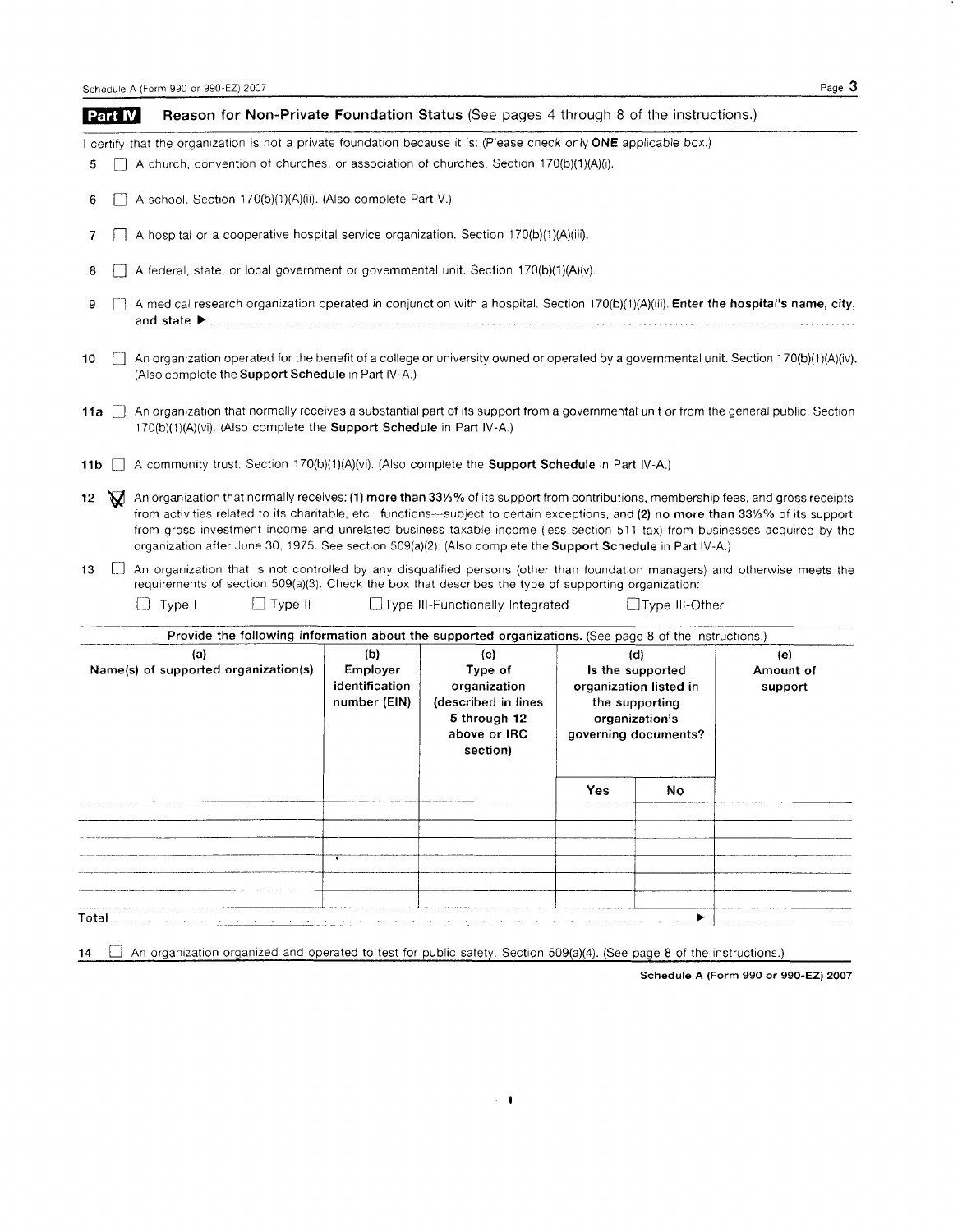|    | Schedule A (Form 990 or 990-EZ) 2007                                                                                                                                                                                                                                                                                                                                                                                                                                                                                                                                                                                                                                                                                                                                                           |                                                     |                                                 |                                   |                 |                       | Page 4                                    |
|----|------------------------------------------------------------------------------------------------------------------------------------------------------------------------------------------------------------------------------------------------------------------------------------------------------------------------------------------------------------------------------------------------------------------------------------------------------------------------------------------------------------------------------------------------------------------------------------------------------------------------------------------------------------------------------------------------------------------------------------------------------------------------------------------------|-----------------------------------------------------|-------------------------------------------------|-----------------------------------|-----------------|-----------------------|-------------------------------------------|
|    | Part IV-A Support Schedule (Complete only if you checked a box on line 10, 11, or 12.) Use cash method of accounting.<br>Note: You may use the worksheet in the instructions for converting from the accrual to the cash method of accounting.                                                                                                                                                                                                                                                                                                                                                                                                                                                                                                                                                 |                                                     |                                                 |                                   |                 |                       |                                           |
|    | Calendar year (or fiscal year beginning in)                                                                                                                                                                                                                                                                                                                                                                                                                                                                                                                                                                                                                                                                                                                                                    | (a) 2006                                            | (b) 2005                                        | (c) 2004                          | (d) 2003        |                       | (e) Total                                 |
| 15 | Gifts, grants, and contributions received. (Do                                                                                                                                                                                                                                                                                                                                                                                                                                                                                                                                                                                                                                                                                                                                                 |                                                     |                                                 |                                   |                 |                       |                                           |
|    | not include unusual grants. See line 28.).                                                                                                                                                                                                                                                                                                                                                                                                                                                                                                                                                                                                                                                                                                                                                     |                                                     |                                                 |                                   |                 |                       |                                           |
| 16 | Membership fees received                                                                                                                                                                                                                                                                                                                                                                                                                                                                                                                                                                                                                                                                                                                                                                       |                                                     |                                                 |                                   |                 |                       | $1,190.00$ 1,090.00 270.00 240.00 2790.00 |
| 17 | Gross receipts from admissions, merchandise<br>sold or services performed, or furnishing of<br>facilities in any activity that is related to the<br>organization's charitable, etc., purpose.                                                                                                                                                                                                                                                                                                                                                                                                                                                                                                                                                                                                  | $409$ 60.00 58,022 00 29030.55 28,202.00 135,215,25 |                                                 |                                   |                 |                       |                                           |
| 18 | Gross income from interest, dividends,<br>amounts received from payments on securities<br>loans (section 512(a)(5)), rents, royalties,<br>income from similar sources, and unrelated<br>business taxable income (less section 511<br>taxes) from businesses acquired by the<br>organization after June 30, 1975.<br>$\mathbf{r}$ , $\mathbf{r}$ , $\mathbf{r}$ , $\mathbf{r}$                                                                                                                                                                                                                                                                                                                                                                                                                  | 392.21                                              | 428.43                                          | 321. UT                           | 932.15          |                       | 1375.42                                   |
| 19 | Net income from unrelated<br>business<br>activities not included in line 18.                                                                                                                                                                                                                                                                                                                                                                                                                                                                                                                                                                                                                                                                                                                   |                                                     |                                                 |                                   |                 |                       |                                           |
| 20 | Tax revenues levied for the organization's<br>benefit and either paid to it or expended on<br>its behalf $\ldots$ $\ldots$ $\ldots$ $\ldots$ $\ldots$ $\ldots$                                                                                                                                                                                                                                                                                                                                                                                                                                                                                                                                                                                                                                 |                                                     |                                                 |                                   |                 |                       |                                           |
| 21 | The value of services or facilities furnished to<br>the organization by a governmental unit<br>without charge. Do not include the value of<br>services or facilities generally furnished to the<br>public without charge                                                                                                                                                                                                                                                                                                                                                                                                                                                                                                                                                                       |                                                     |                                                 |                                   |                 |                       |                                           |
| 22 | Other income. Attach a schedule. Do not<br>include gain or (loss) from sale of capital assets                                                                                                                                                                                                                                                                                                                                                                                                                                                                                                                                                                                                                                                                                                  |                                                     |                                                 |                                   |                 |                       |                                           |
| 23 | Total of lines 15 through 22.                                                                                                                                                                                                                                                                                                                                                                                                                                                                                                                                                                                                                                                                                                                                                                  |                                                     | 42.342.91 39,740.43                             |                                   |                 |                       | 28, 62, 13, 29, 625, 15, 139, 380, 62     |
| 24 |                                                                                                                                                                                                                                                                                                                                                                                                                                                                                                                                                                                                                                                                                                                                                                                                |                                                     | 1513.43                                         | 591,63                            | <u>473.15</u>   |                       |                                           |
| 25 | Enter 1% of line 23<br>$\mathcal{L}^{\mathcal{L}}$ , and the set of the set of the set of the $\mathcal{L}^{\mathcal{L}}$                                                                                                                                                                                                                                                                                                                                                                                                                                                                                                                                                                                                                                                                      | 423.42                                              | 397.40                                          | 286.24                            | 386.75          |                       | 13A ALAN                                  |
| 26 | Organizations described on lines 10 or 11: a Enter 2% of amount in column (e), line 24 $\blacktriangleright$                                                                                                                                                                                                                                                                                                                                                                                                                                                                                                                                                                                                                                                                                   |                                                     |                                                 |                                   |                 | 26а                   |                                           |
| b  | Prepare a list for your records to show the name of and amount contributed by each person (other than a<br>governmental unit or publicly supported organization) whose total gifts for 2003 through 2006 exceeded the<br>amount shown in line 26a. Do not file this list with your return. Enter the total of all these excess amounts $\blacktriangleright$                                                                                                                                                                                                                                                                                                                                                                                                                                   |                                                     |                                                 |                                   |                 | 26b                   | 장군 관리 사장, 모든                              |
| с  | Total support for section $509(a)(1)$ test: Enter line 24, column (e) and a section of the section of $\blacktriangleright$                                                                                                                                                                                                                                                                                                                                                                                                                                                                                                                                                                                                                                                                    |                                                     |                                                 |                                   |                 | 26c                   |                                           |
| đ  |                                                                                                                                                                                                                                                                                                                                                                                                                                                                                                                                                                                                                                                                                                                                                                                                |                                                     |                                                 |                                   |                 |                       | 医特洛氏症病                                    |
|    |                                                                                                                                                                                                                                                                                                                                                                                                                                                                                                                                                                                                                                                                                                                                                                                                |                                                     |                                                 |                                   |                 | 26d                   |                                           |
|    | f Public support percentage (line 26e (numerator) divided by line 26c (denominator)) [1] [1] [1] [1] [1] [1] [1                                                                                                                                                                                                                                                                                                                                                                                                                                                                                                                                                                                                                                                                                |                                                     |                                                 | a construction and a construction |                 | <b>26e</b>            |                                           |
|    |                                                                                                                                                                                                                                                                                                                                                                                                                                                                                                                                                                                                                                                                                                                                                                                                |                                                     |                                                 |                                   |                 | 26f                   | ℅                                         |
|    | 27 Organizations described on line 12: a For amounts included in lines 15, 16, and 17 that were received from a "disqualified<br>person," prepare a list for your records to show the name of, and total amounts received in each year from, each "disqualified person."<br>Do not file this list with your return. Enter the sum of such amounts for each year:                                                                                                                                                                                                                                                                                                                                                                                                                               |                                                     |                                                 |                                   |                 |                       |                                           |
|    | Ð<br>(2005)<br>(2006)                                                                                                                                                                                                                                                                                                                                                                                                                                                                                                                                                                                                                                                                                                                                                                          | $\cdots$ (2004)                                     |                                                 |                                   | $\cdots$ (2003) |                       |                                           |
| b  | For any amount included in line 17 that was received from each person (other than "disqualified persons"), prepare a list for your records to<br>show the name of, and amount received for each year, that was more than the larger of (1) the amount on line 25 for the year or (2) \$5,000.<br>(Include in the list organizations described in lines 5 through 11b, as well as individuals.) Do not file this list with your return. After computing<br>the difference between the amount received and the larger amount described in (1) or (2), enter the sum of these differences (the excess<br>amounts) for each year:<br>$\overbrace{1}^{11}$ (2005) $\overbrace{1}$ $\overbrace{1}$ (2004) $\overbrace{1}$ $\overbrace{1}$ (2003) $\overbrace{1}$<br>$(2006)$ $\qquad \qquad \bullet$ |                                                     |                                                 |                                   |                 |                       | .                                         |
| с  | Add: Amounts from column (e) for lines: 15 _______________ 16 ____________<br>$17 \quad \overline{\qquad}$                                                                                                                                                                                                                                                                                                                                                                                                                                                                                                                                                                                                                                                                                     |                                                     | 20 $\sim$ 21 $\sim$ $\sim$ $\sim$ $\sim$ $\sim$ |                                   |                 | 27c                   |                                           |
| d  | Add: Line 27a total<br><u> 1989 - Johann Barbara, martin a</u>                                                                                                                                                                                                                                                                                                                                                                                                                                                                                                                                                                                                                                                                                                                                 |                                                     | and line 27b total $\qquad \qquad$              |                                   |                 | 27d                   |                                           |
| е  |                                                                                                                                                                                                                                                                                                                                                                                                                                                                                                                                                                                                                                                                                                                                                                                                |                                                     |                                                 |                                   |                 | 27e                   |                                           |
| f  | Total support for section $509(a)(2)$ test: Enter amount from line 23, column (e) $\blacktriangleright$ $\blacktriangleright$ $\blacktriangleright$ 27f                                                                                                                                                                                                                                                                                                                                                                                                                                                                                                                                                                                                                                        |                                                     |                                                 |                                   |                 | ा सम्बद्ध<br>स्थाप के |                                           |
| g  | Public support percentage (line 27e (numerator) divided by line 27f (denominator)).                                                                                                                                                                                                                                                                                                                                                                                                                                                                                                                                                                                                                                                                                                            |                                                     |                                                 |                                   | . ▶             | 27g                   | %                                         |
| h. | Investment income percentage (line 18, column (e) (numerator) divided by line 27f (denominator)). ►                                                                                                                                                                                                                                                                                                                                                                                                                                                                                                                                                                                                                                                                                            |                                                     |                                                 |                                   |                 | 27h                   | $\frac{0}{0}$                             |
|    | Unusual Grants: For an organization described in line 10, 11, or 12 that received any unusual grants during 2003 through 2006,                                                                                                                                                                                                                                                                                                                                                                                                                                                                                                                                                                                                                                                                 |                                                     |                                                 |                                   |                 |                       |                                           |

prepare a list for your records to show, for each year, the name of thg contributor, the date and amount of the grant, and a brief description of the nature of the grant. Do not file this list with your return. Do not include these grants in line 15.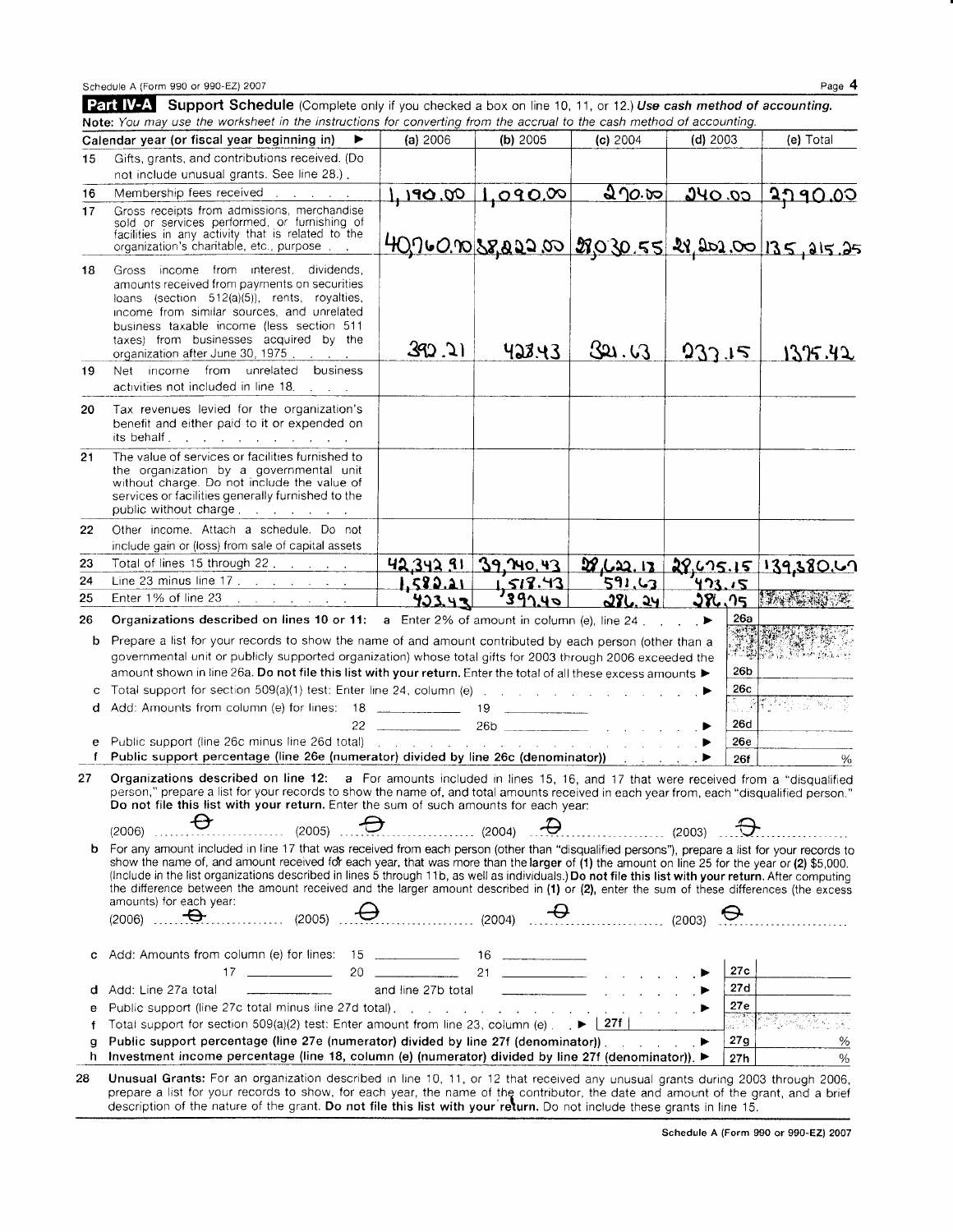|     | Schedule A (Form 990 or 990-EZ) 2007                                                                                                                                                                                                                                                                                           | Page 5          |
|-----|--------------------------------------------------------------------------------------------------------------------------------------------------------------------------------------------------------------------------------------------------------------------------------------------------------------------------------|-----------------|
|     | Private School Questionnaire (See page 9 of the instructions.)<br><b>Part V</b><br>(To be completed ONLY by schools that checked the box on line 6 in Part IV)                                                                                                                                                                 |                 |
| 29  | Does the organization have a racially nondiscriminatory policy toward students by statement in its charter, bylaws,<br>other governing instrument, or in a resolution of its governing body?<br>and a strategic control of the                                                                                                 | No<br>Yes<br>29 |
| 30  | Does the organization include a statement of its racially nondiscriminatory policy toward students in all its<br>brochures, catalogues, and other written communications with the public dealing with student admissions,<br>programs, and scholarships?<br>the contract of the contract of the contract of the contract of    | 30              |
| 31  | Has the organization publicized its racially nondiscriminatory policy through newspaper or broadcast media during<br>the period of solicitation for students, or during the registration period if it has no solicitation program, in a way<br>that makes the policy known to all parts of the general community it serves?    | 31              |
|     | If "Yes," please describe; if "No," please explain. (If you need more space, attach a separate statement.)                                                                                                                                                                                                                     |                 |
| 32  | Does the organization maintain the following:                                                                                                                                                                                                                                                                                  |                 |
| a   | Records indicating the racial composition of the student body, faculty, and administrative staff?                                                                                                                                                                                                                              | 32a             |
| b   | Records documenting that scholarships and other financial assistance are awarded on a racially nondiscriminatory<br>basis?<br>the control of the control of the control of<br>and the control of the con-                                                                                                                      | 32 <sub>b</sub> |
| C   | Copies of all catalogues, brochures, announcements, and other written communications to the public dealing                                                                                                                                                                                                                     | 32 <sub>c</sub> |
| đ   | with student admissions, programs, and scholarships?<br>and the contract of the contract of the contract of the contract of<br>Copies of all material used by the organization or on its behalf to solicit contributions? [11] [12] Copies of all material used by the organization or on its behalf to solicit contributions? | 32d             |
|     | If you answered "No" to any of the above, please explain. (If you need more space, attach a separate statement.)                                                                                                                                                                                                               |                 |
| 33  | Does the organization discriminate by race in any way with respect to:                                                                                                                                                                                                                                                         |                 |
| a   | Students' rights or privileges? The state of the state of the state of the state of the state of the state of the state of the state of the state of the state of the state of the state of the state of the state of the stat                                                                                                 | <b>33a</b>      |
| b   | Admissions policies?<br>and a straight and a straight and                                                                                                                                                                                                                                                                      | 33b             |
| с   |                                                                                                                                                                                                                                                                                                                                | 33c             |
| d   | Scholarships or other financial assistance?.                                                                                                                                                                                                                                                                                   | 33d             |
| е   | Educational policies?                                                                                                                                                                                                                                                                                                          | 33 <sub>e</sub> |
| f   | Use of facilities?                                                                                                                                                                                                                                                                                                             | 33f             |
| g   | Athletic programs?                                                                                                                                                                                                                                                                                                             | 33 <sub>g</sub> |
| h   | Other extracurricular activities?<br>المتناول والمتناول والمتناول والتواري والمتناول والمتناول والمتناول والمتناول                                                                                                                                                                                                             | 33h             |
|     | If you answered "Yes" to any of the above, please explain. (If you need more space, attach a separate statement.)                                                                                                                                                                                                              |                 |
| 34a | Does the organization receive any financial aid or assistance from a governmental agency?                                                                                                                                                                                                                                      | 34a             |
|     | b Has the organization's right to such aid ever been revoked or suspended?<br>If you answered "Yes" to either 34a or b, please explain using an attached statement.                                                                                                                                                            | 34b             |
| 35  | Does the organization certify that it has complied with the applicable requirements of sections 4.01 through 4.05<br>of Rev. Proc. 75-50, 1975-2 C.B. 587, covering racial nondiscrimination? If "No," attach an explanation                                                                                                   | 35              |

Schedule A (Form 990 or 990-EZ) 2007

 $\sim 10^7$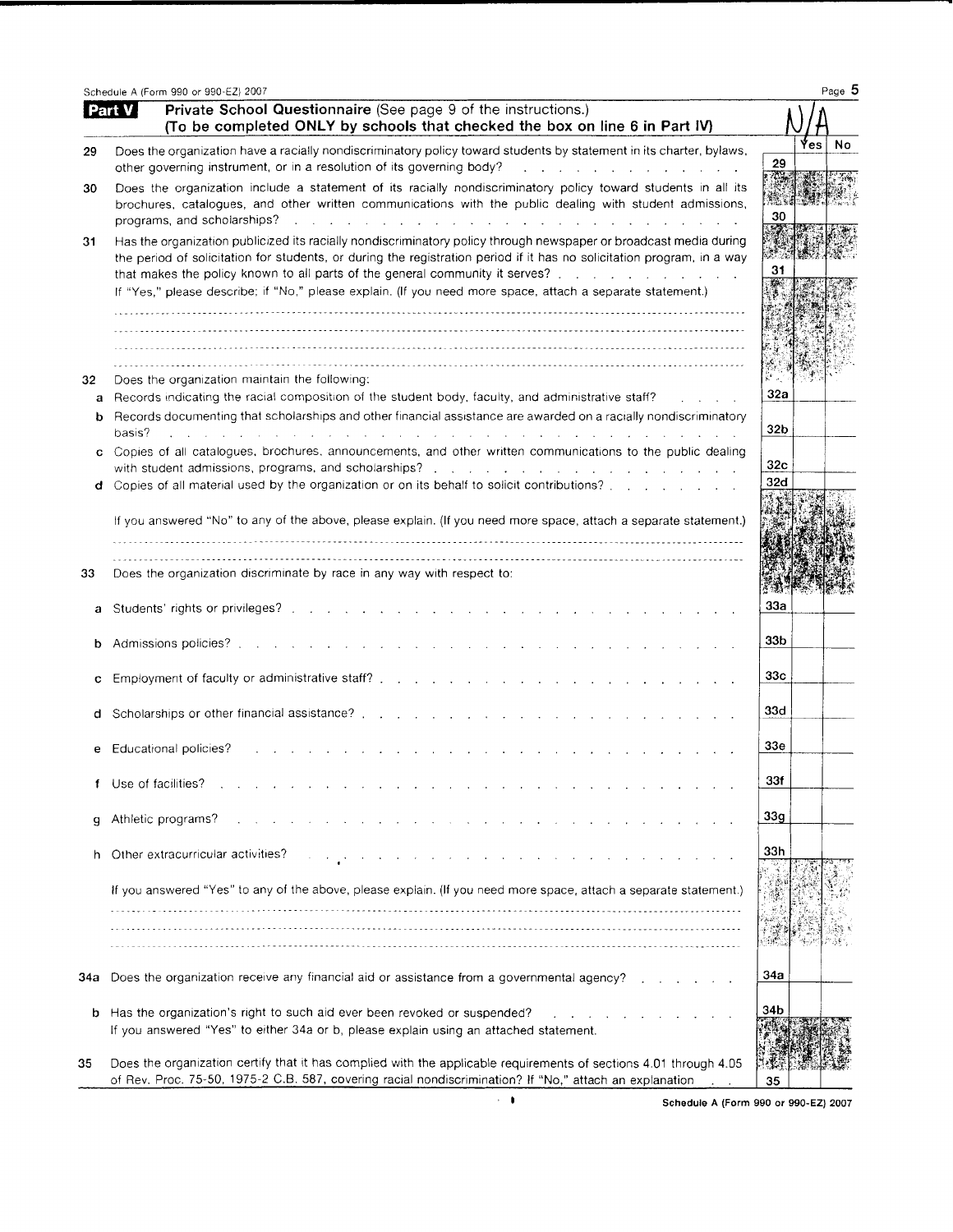|    | Schedule A (Form 990 or 990-EZ) 2007                                                                                                                                                 |    |                                   | Page 6                                                      |
|----|--------------------------------------------------------------------------------------------------------------------------------------------------------------------------------------|----|-----------------------------------|-------------------------------------------------------------|
|    | Lobbying Expenditures by Electing Public Charities (See page 11 of the instructions.)<br><b>Part VI-A</b><br>(To be completed ONLY by an eligible organization that filed Form 5768) |    |                                   |                                                             |
|    | if the organization belongs to an affiliated group. Check $\triangleright$ b $\Box$ if you checked "a" and "limited control" provisions apply.<br>Check $\triangleright$ a           |    |                                   |                                                             |
|    | Limits on Lobbying Expenditures<br>(The term "expenditures" means amounts paid or incurred.)                                                                                         |    | (a)<br>Affiliated group<br>totals | (b)<br>To be completed<br>for all electing<br>organizations |
| 36 | Total lobbying expenditures to influence public opinion (grassroots lobbying)                                                                                                        | 36 |                                   |                                                             |
| 37 | Total lobbying expenditures to influence a legislative body (direct lobbying).                                                                                                       | 37 |                                   |                                                             |
| 38 | Total lobbying expenditures (add lines 36 and 37)                                                                                                                                    | 38 |                                   |                                                             |
| 39 | Other exempt purpose expenditures contains a substitution of the state of the state of the state of the state of                                                                     | 39 |                                   |                                                             |
| 40 | Total exempt purpose expenditures (add lines 38 and 39)                                                                                                                              | 40 |                                   |                                                             |
| 41 | Lobbying nontaxable amount. Enter the amount from the following table-                                                                                                               |    |                                   |                                                             |
|    | If the amount on line 40 is-<br>The lobbying nontaxable amount is-                                                                                                                   |    |                                   |                                                             |
|    | Not over \$500,000 20% of the amount on line 40                                                                                                                                      |    |                                   |                                                             |
|    | Over \$500,000 but not over \$1,000,000 . \$100,000 plus 15% of the excess over \$500,000                                                                                            |    |                                   |                                                             |
|    | Over \$1,000,000 but not over \$1,500,000.<br>\$175,000 plus 10% of the excess over \$1,000,000                                                                                      | 41 |                                   |                                                             |
|    | Over \$1,500,000 but not over \$17,000,000,<br>\$225,000 plus 5% of the excess over \$1,500,000                                                                                      |    |                                   |                                                             |
|    | $$1,000,000$<br>Over \$17,000,000                                                                                                                                                    |    |                                   |                                                             |
| 42 | Grassroots nontaxable amount (enter 25% of line 41).                                                                                                                                 | 42 |                                   |                                                             |
| 43 | Subtract line 42 from line 36. Enter -0- if line 42 is more than line 36.                                                                                                            | 43 |                                   |                                                             |
| 44 | Subtract line 41 from line 38. Enter -0- if line 41 is more than line 38.                                                                                                            | 44 |                                   |                                                             |
|    | Caution: If there is an amount on either line 43 or line 44, you must file Form 4720.                                                                                                |    |                                   |                                                             |

 $\cdots$ 

## 4-Year Averaging Period Under Section 501(h)

(Some organizations that made a section 501(h) election do not have to complete all of the five columns below. See the instructions for lines 45 through 50 on page 13 of the instructions.)

| Lobbying Expenditures During 4-Year Averaging Period |                                                                                                                                                                                                                               |                                                                                                                 |      |                                                                                                                                                                                                                                      |       |                    |        |  |  |
|------------------------------------------------------|-------------------------------------------------------------------------------------------------------------------------------------------------------------------------------------------------------------------------------|-----------------------------------------------------------------------------------------------------------------|------|--------------------------------------------------------------------------------------------------------------------------------------------------------------------------------------------------------------------------------------|-------|--------------------|--------|--|--|
|                                                      | Calendar year (or                                                                                                                                                                                                             | (a)                                                                                                             | (b)  | (c)                                                                                                                                                                                                                                  | (d)   |                    | (e)    |  |  |
|                                                      | fiscal year beginning in) $\blacktriangleright$                                                                                                                                                                               | 2007                                                                                                            | 2006 | 2005                                                                                                                                                                                                                                 | 2004  |                    | Total  |  |  |
| 45                                                   | Lobbying nontaxable amount $\ldots$ , $\ldots$                                                                                                                                                                                |                                                                                                                 |      |                                                                                                                                                                                                                                      |       |                    |        |  |  |
| 46                                                   | Lobbying ceiling amount (150% of line 45(e))                                                                                                                                                                                  |                                                                                                                 |      | <u>San Maria and Maria and Maria and Maria and Maria and Maria and Maria and Maria and Maria and Maria and Maria and Maria and Maria and Maria and Maria and Maria and Maria and Maria and Maria and Maria and Maria and Maria a</u> |       |                    |        |  |  |
| 47                                                   | Total lobbying expenditures                                                                                                                                                                                                   |                                                                                                                 |      |                                                                                                                                                                                                                                      |       |                    |        |  |  |
| 48                                                   | Grassroots nontaxable amount                                                                                                                                                                                                  |                                                                                                                 |      |                                                                                                                                                                                                                                      |       |                    |        |  |  |
| 49                                                   | Grassroots ceiling amount (150% of line 48(e))                                                                                                                                                                                |                                                                                                                 |      |                                                                                                                                                                                                                                      |       |                    |        |  |  |
| 50                                                   | Grassroots lobbying expenditures                                                                                                                                                                                              |                                                                                                                 |      |                                                                                                                                                                                                                                      |       |                    |        |  |  |
|                                                      | Lobbying Activity by Nonelecting Public Charities<br>VI-B<br>(For reporting only by organizations that did not complete Part VI-A) (See page 14 of the instructions.) $\mathcal{N}_{\ell}$                                    |                                                                                                                 |      |                                                                                                                                                                                                                                      |       |                    |        |  |  |
|                                                      | During the year, did the organization attempt to influence national, state or local legislation, including any<br>attempt to influence public opinion on a legislative matter or referendum, through the use of:              |                                                                                                                 |      |                                                                                                                                                                                                                                      | Yes l | No                 | Amount |  |  |
| а                                                    | Volunteers                                                                                                                                                                                                                    | the contract of the contract of the contract of the contract of the contract of the contract of the contract of |      |                                                                                                                                                                                                                                      |       |                    |        |  |  |
|                                                      | Paid staff or management (Include compensation in expenses reported on lines c through h.).                                                                                                                                   |                                                                                                                 |      |                                                                                                                                                                                                                                      |       |                    |        |  |  |
|                                                      | Media advertisements. A contract the contract of the contract of the contract of the contract of the contract of the contract of the contract of the contract of the contract of the contract of the contract of the contract |                                                                                                                 |      |                                                                                                                                                                                                                                      |       |                    |        |  |  |
|                                                      | Mailings to members, legislators, or the public enteries and a series of the series of the series of the series                                                                                                               |                                                                                                                 |      |                                                                                                                                                                                                                                      |       |                    |        |  |  |
|                                                      | Publications, or published or broadcast statements and a contact of the contact of the contact of the contact of the contact of the contact of the contact of the contact of the contact of the contact of the contact of the |                                                                                                                 |      |                                                                                                                                                                                                                                      |       |                    |        |  |  |
|                                                      |                                                                                                                                                                                                                               |                                                                                                                 |      |                                                                                                                                                                                                                                      |       |                    |        |  |  |
| a                                                    | Direct contact with legislators, their staffs, government officials, or a legislative body.                                                                                                                                   |                                                                                                                 |      |                                                                                                                                                                                                                                      |       |                    |        |  |  |
|                                                      | Rallies, demonstrations, seminars, conventions, speeches, lectures, or any other means                                                                                                                                        |                                                                                                                 |      |                                                                                                                                                                                                                                      |       |                    |        |  |  |
|                                                      |                                                                                                                                                                                                                               |                                                                                                                 |      |                                                                                                                                                                                                                                      |       | <b>ALL SECTION</b> |        |  |  |
|                                                      | If "Yes" to any of the above, also attach a statement giving a detailed description of the lobbying activities.                                                                                                               |                                                                                                                 |      |                                                                                                                                                                                                                                      |       |                    |        |  |  |

Schedule A (Form 990 or 990-EZ) 2007